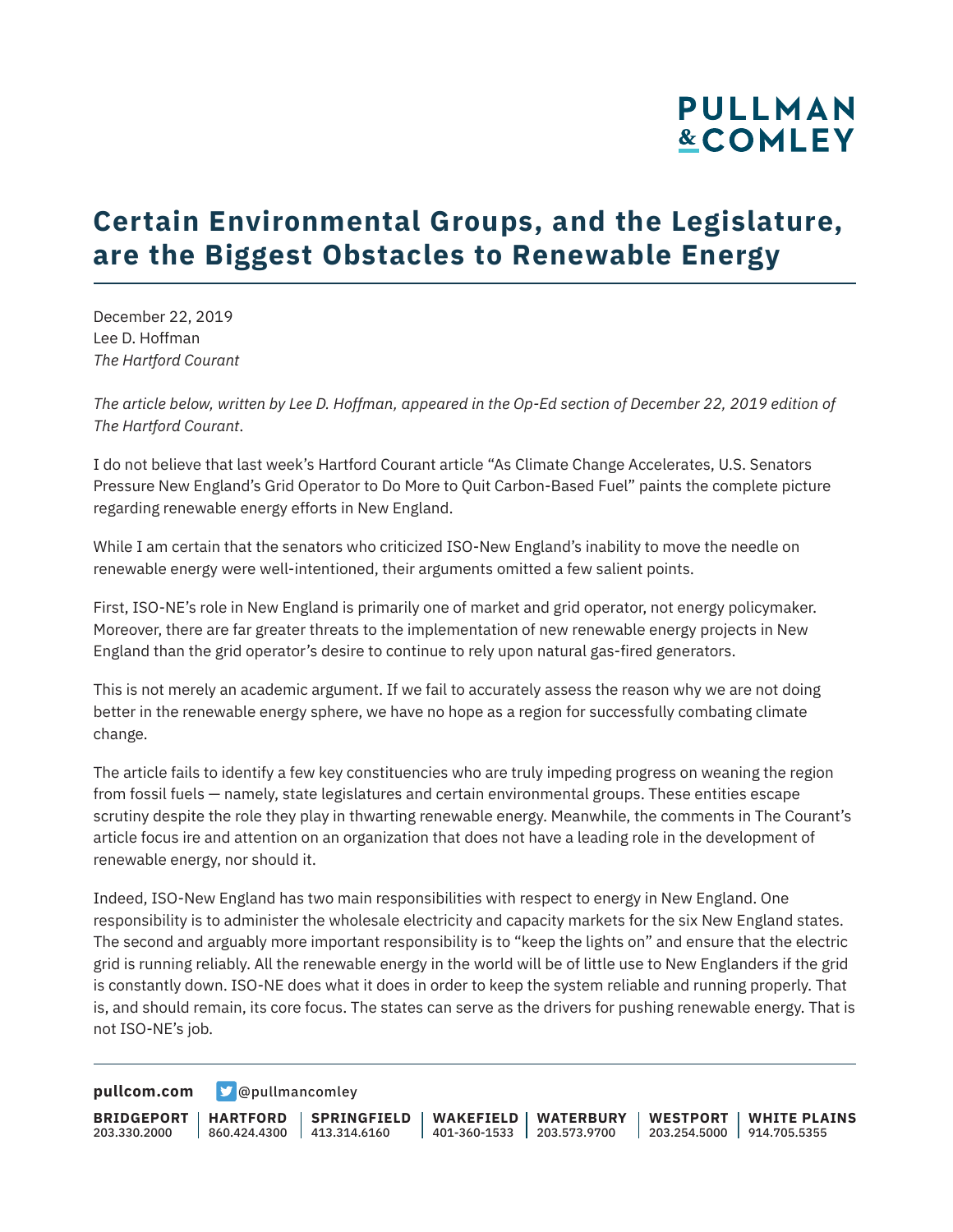# **PULLMAN &COMLEY**

### Certain Environmental Groups, and the Legislature, are the Biggest Obstacles to Renewable Energy

The real problem facing the development of renewable energy is not the grid operator, rather it is a deadly combination of poorly thought-out state policies and NIMBY-ism disguised as environmental advocacy that is thwarting the ability of renewable energy projects to further reduce carbon emissions.

We can see this in the form of groups in Massachusetts who oppose wind projects to local groups in Maine who oppose battery storage for solar facilities. Closer to home in Connecticut, the state simultaneously claims that it wants to foster renewable energy projects while putting up increasing barriers to the construction of those very projects.

For example, in 2011, when neighbors in the northwest corner and in the center of the state were upset that commercial wind farms could be in their neighborhoods, they immediately went to the legislature and demanded that something be done to stop these projects. The result was the legislature's passage of a moratorium on inland wind projects until Connecticut's Siting Council could develop regulations specifically designed for wind projects. And since those regulations were adopted, not one developer has brought a wind project to the Siting Council for approval.

Similarly, opponents to utility-scale solar projects brought their concerns to the legislature concerning converting agricultural land and forests to solar projects. The result, Public Act 17-218, made it far more difficult to develop solar projects on farmland, despite the fact that Connecticut's acreage for farmland was increasing at the time the act was passed, according to the U.S. Department of Agriculture. Connecticut has no requirements that agricultural uses be considered when the next large-scale subdivision is constructed; only the intersection of agriculture and solar development garners that distinction.

The end result of this is that there are now greater regulations being placed on the development of solar and on-shore wind projects in Connecticut than there are on certain fossil fuel fired electric generators. The people who eschew development in their neighborhoods NIMBYs or adherents to the idea of "not in my backyard," now use these added requirements as a cudgel against developers of clean energy resources. Citizen groups spring up near project sites claiming to be protecting the environment, but a closer examination reveals something far more mundane.

Despite their lofty rhetoric and claims to be a friend to the environment, these groups only care that these facilities not be built in their neighborhoods. They don't want a cleaner environment, they simply want to stop development in their area, climate change consequences be damned. While this would be problematic on its own, when it is coupled with a compliant legislature that doesn't understand the burden these additional regulations place on project developers, it is a wonder that projects are built in Connecticut at all.

It took us centuries to get into the climate change situation we currently find ourselves in. It will take us considerable time to work our way out of this difficulty. As we do so, we should spend some of that time developing ways to expedite and streamline the permitting process for renewable energy projects, not put